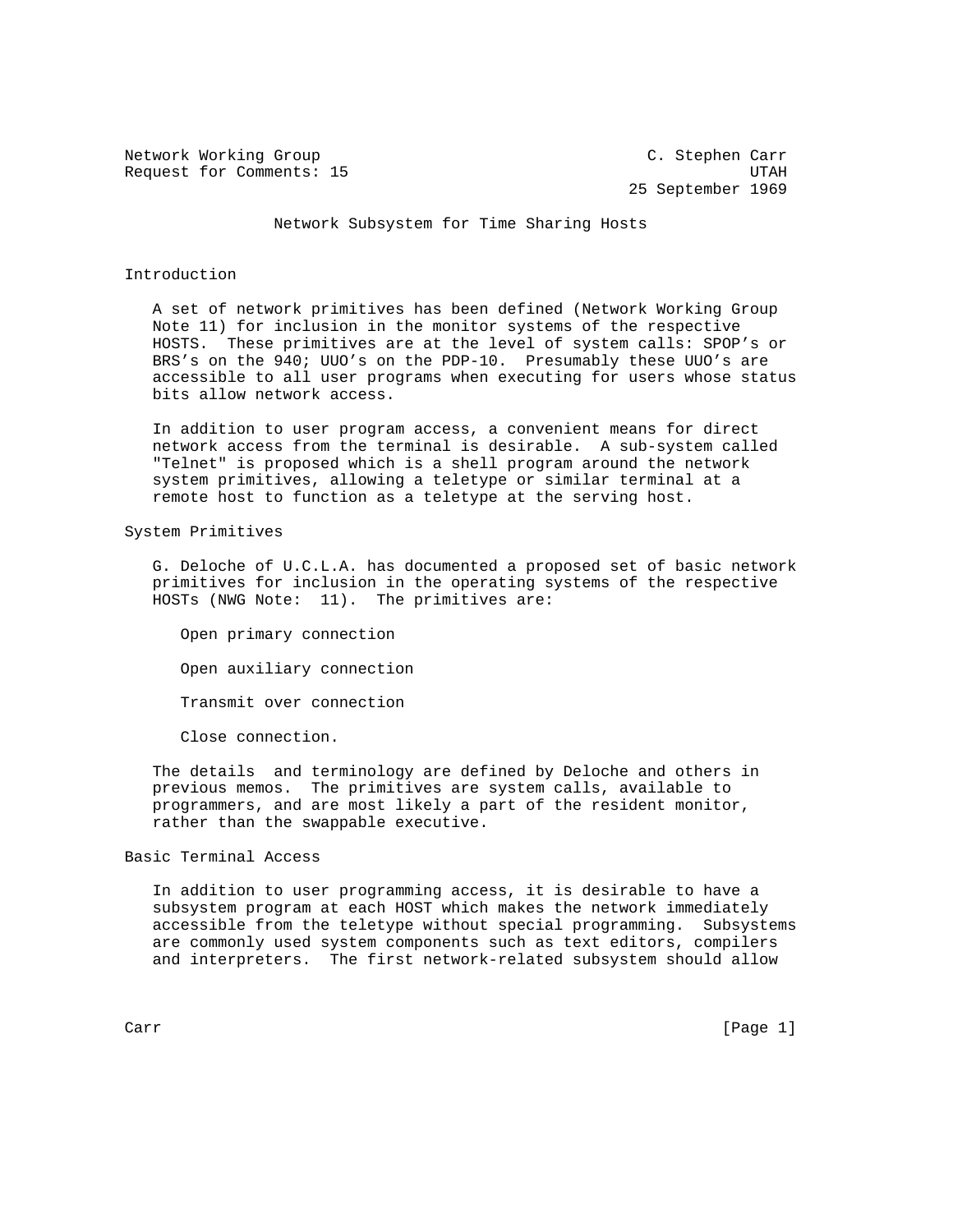users at HOST A to connect to HOST B and appear as a regular terminal user to HOST B. It is expected that more sophisticated subsystems will be developed in time, but this basic one will render the early net immediately useful.



 Figure 1: User accesses distant serving HOST via shunt subsystem in his own Host computer.

Simple Dialogue -- PDP-10 to 940

 A user at Utah is sitting at a teletype dialed into the University's dual PDP-10's. He wishes to operate the CAL sub-system on the 940 at SRI in Menlo Park, California.

 ------------ is issued to call and start \*ESCAPE CHARACTER IS #<CR> The user indicates an escape ------------------------- character which TELNET

---------

 \*CONNECT TO SRI<CR> The TELNET subsystem will make ------------------ the appropriate system call (UUO) to establish a primary connection. The connection will be established, provided: 1. SRI is willing to accept another foreign user; 2. The UTAH user is cleared for network access at UTAH. This is determined by a status word kept in the PDP-10 monitor for each user.

will watch for in subsequent

the TELNET subsystem.

input from the user.

Carr [Page 2]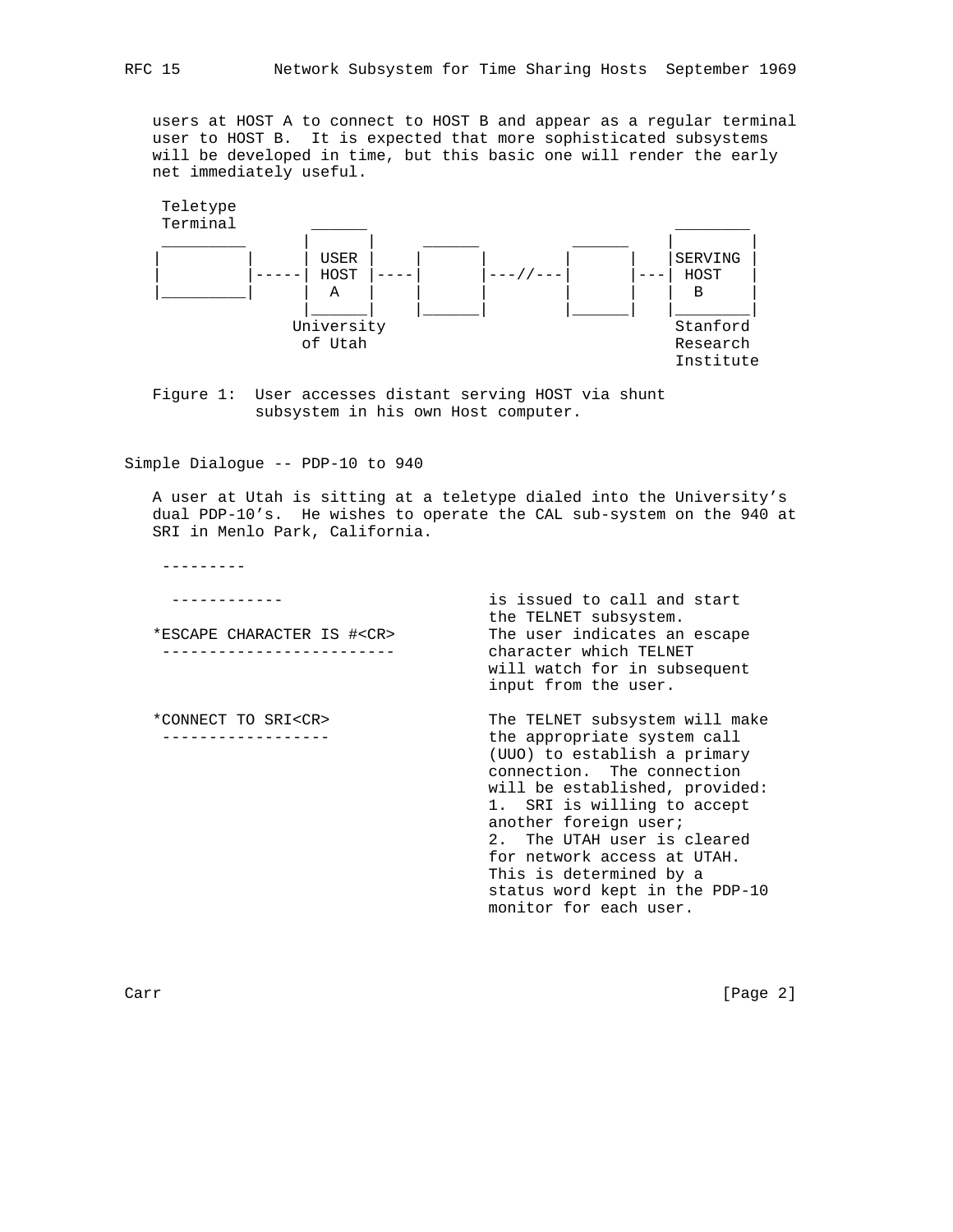-- -----

@LOGIN CARR. The user logs in SRI.

 Characters typed on the user's teletype are transmitted unaltered through the PDP-10 (user Host) and on to the 940 (serving HOST.) (The exception to this is a possible one-for-one code conversion required between the UCLA Sigma 7 and the PDP-10, for example).

 @CAL. The PDP-10 TELNET subsystem - - switches to full duplex, character-by-character transmission, since this is required by 940's. Characters typed by the user are underlined. Full duplex operation is allowed for by the PDP-10, though not used by most DEC subsystems.

 The user wishes to load a CAL file into 940 CAL from the file system on his local PDP-10.

 CAL AT YOUR SERVICE >READ FILE FROM NETWRK.  $'$  NETWRK' is a predefined

 ---------------------- 940 name similar to PAPER TAPE OR TELETYPE. The 940 file opening BRS is set to expect an auxiliary connection and the file from UTAH. #NETWRK: <- DSK:MYFILE.CAL<CR> The user types the prescribed ----------------------------- escape character, followed by the TELNET command, to send the desired file to SRI on an auxiliary connection. The user's next statement is in CAL again.

The Telnet Subsystem

 The Telnet subsystem coding should fit easily into one core page, for it does very little. It effectively establishes a shunt in the user HOST between the remote user and the serving HOST. Telnet commands are: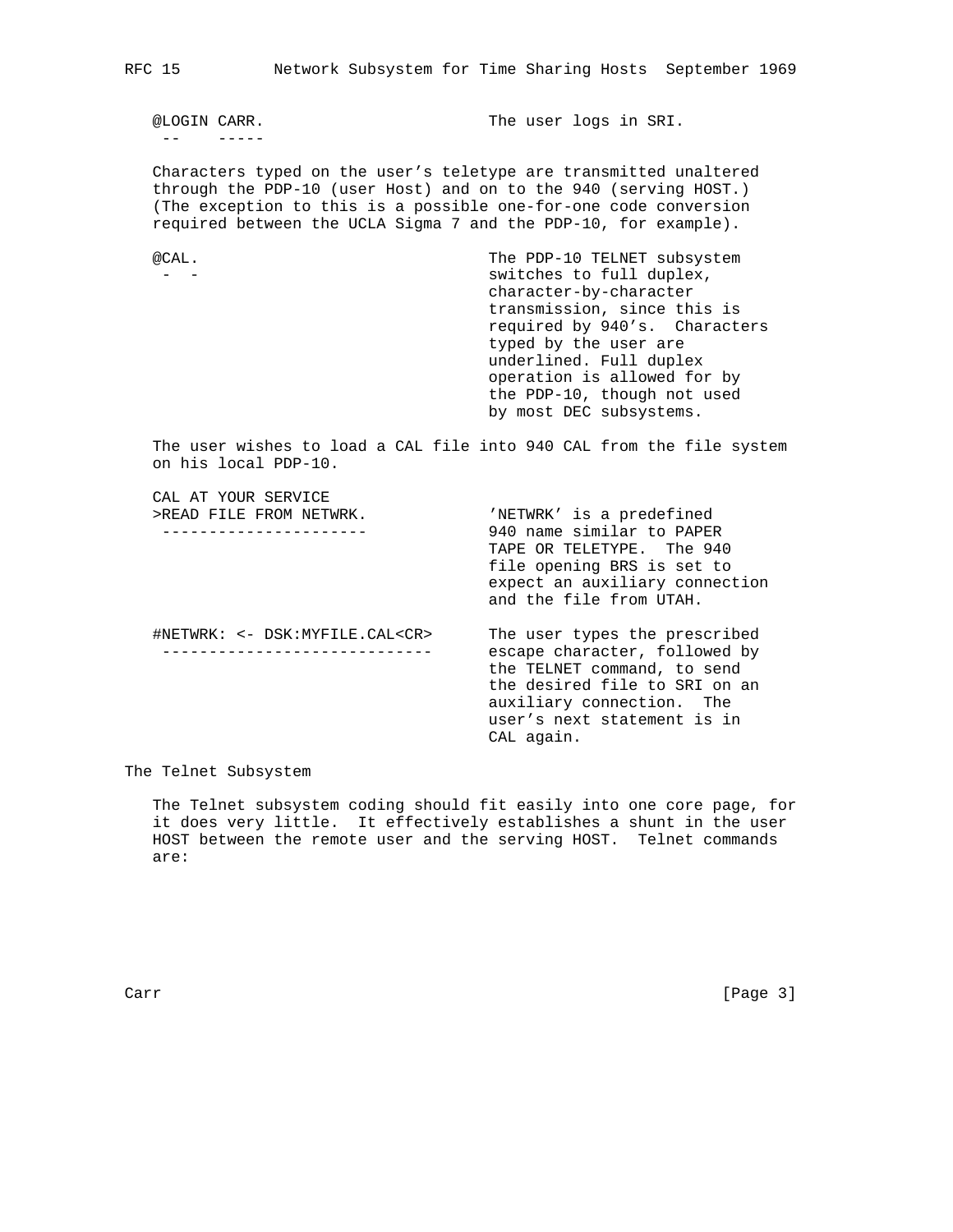| Declares a character which<br>ESCAPE CHAR IS<br>$<$ CR $>$<br>Telnet will watch for.<br>local HOST. | Subsequent strings typed<br>between this character and<br>a carriage return are not<br>shunted through to the serving<br>host, but sent instead to the<br>Telnet program in the user's |
|-----------------------------------------------------------------------------------------------------|----------------------------------------------------------------------------------------------------------------------------------------------------------------------------------------|
|-----------------------------------------------------------------------------------------------------|----------------------------------------------------------------------------------------------------------------------------------------------------------------------------------------|

 This escape character is not the same as the user's host rubout character.

| CONNECT TO       |                     | $<$ CR $>$ | The official site name of the<br>desired serving HOST is typed<br>(i.e.: SRI, UTAH, UCLA, UCSB).<br>Telnet attempts to establish a<br>connection. If the attempt is<br>successful, the following<br>characters are shunted through<br>the user's local machine.<br>The<br>connection places the user in<br>the pre-logged in state at<br>the serving HOST. |
|------------------|---------------------|------------|------------------------------------------------------------------------------------------------------------------------------------------------------------------------------------------------------------------------------------------------------------------------------------------------------------------------------------------------------------|
| LOGOUT <cr></cr> |                     |            | Telnet issues the logout command<br>sequence to the serving HOST.<br>If the user simply rubs out and<br>kills his PDP-10 job, the<br>PDP-10 will indicate to the 940<br>that the connection is closed.<br>The 940 system primitives do<br>whatever they do when a normal<br>dataphone connection is<br>suddenly broken.                                    |
| COPY FILE        |                     |            | A file copying command is<br>available in TELNET to<br>move data along on auxiliary<br>connections from the<br>user's HOST file system<br>to the serving HOST.                                                                                                                                                                                             |
|                  | On the 940 this is: |            |                                                                                                                                                                                                                                                                                                                                                            |

 COPY <file name> TO NETWRK. - - -